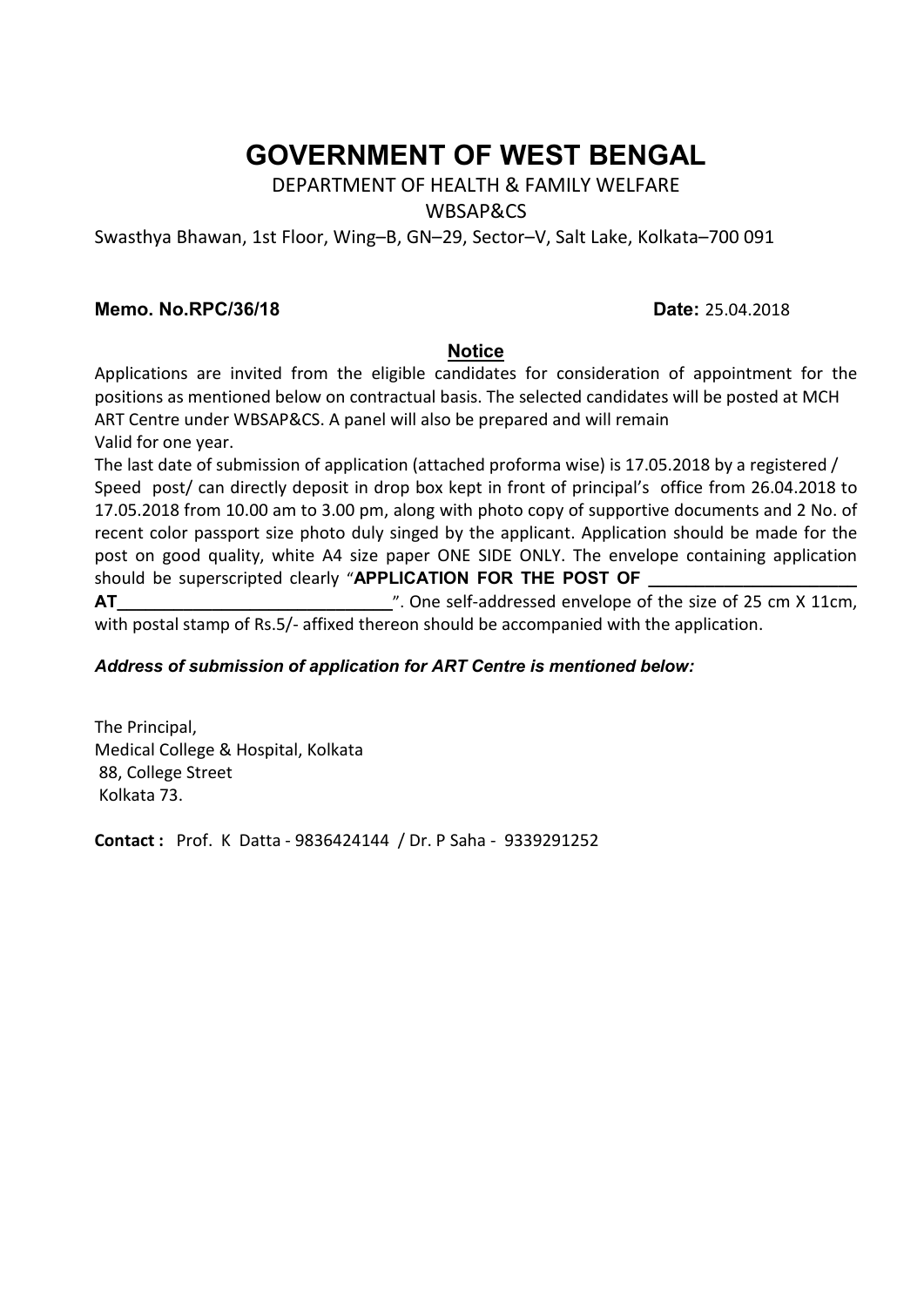# **Vacancy position at MCH ART Centre**

# **Medical Officer– 1Unreserved (E.C.)**

## **Essential:**

MBBS from any Medical College recognised by Medical Council of India. **Desirable:**

- One year working experience in dealing with HIV/AIDS cases.
- Experience in administrative and supervisory work.
- Working knowledge of computer & internet.

# **Age Limit:** 60 years

**Remuneration:** Rs. 36,000/- per month consolidated

# **Staff Nurse – 1**

## **Essential:**

B.Sc. Nursing / General Nursing and Midwifery course from any institute Recognized by Indian Nursing Council and must be registered with West Bengal Nursing Council. OR

ANM with minimum 3 yrs of experience.

#### **Desirable:**

- One year working experience in dealing with HIV/AIDS cases.
- Working knowledge of computer and internet.
- Counselling experience.

**Age Limit:** 60 years

**Remuneration:** Rs. 13,000/- p.m. consolidated

Date of Interview / written test will be intimated to the eligible candidate later on. No TA / DA Will be borne by the hospital / WBSAP&CS for appearing at the interview / written test.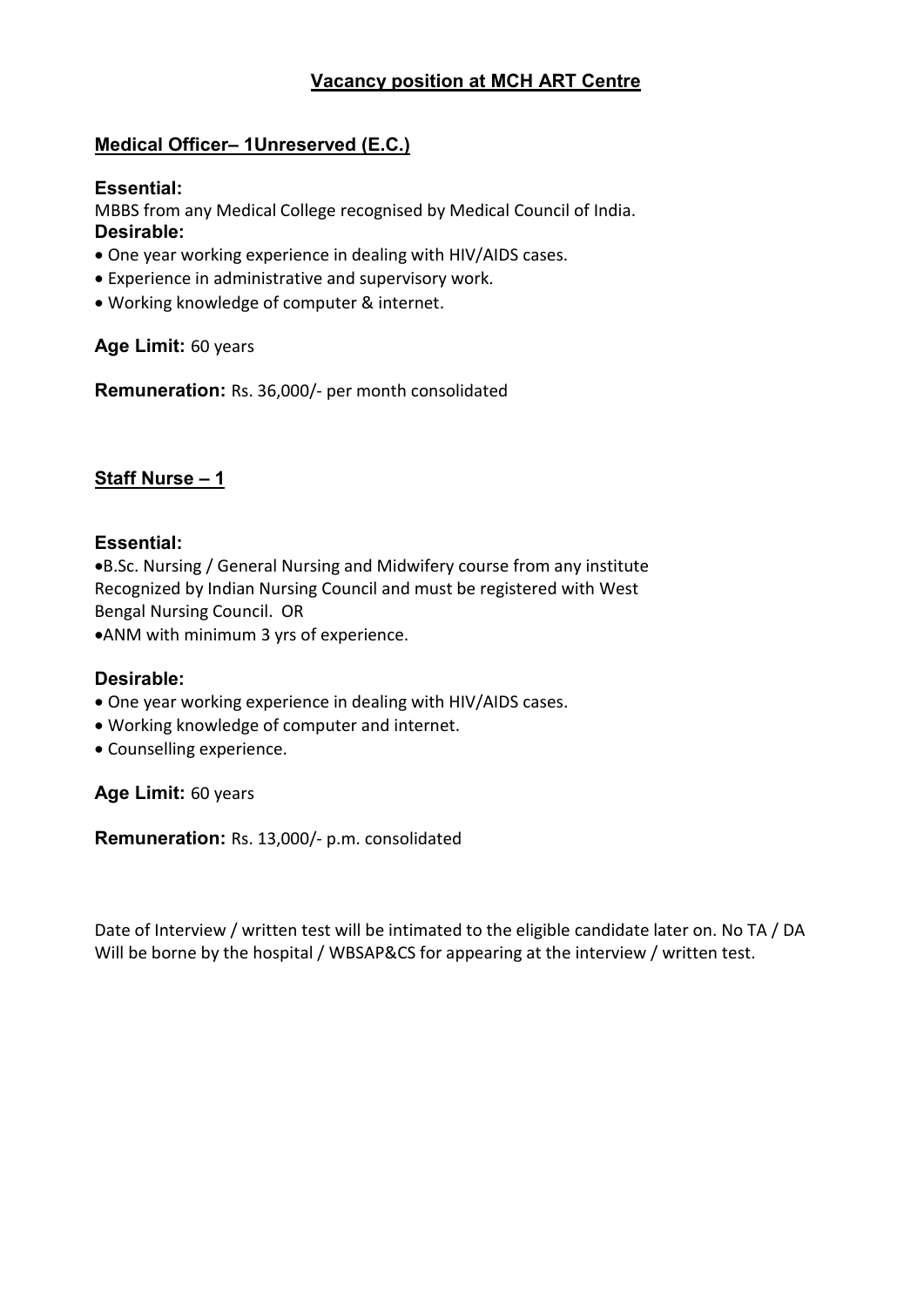**To**

**The Principal**

**Paste one passport size colour photograph duly signed by the candidate**

*Sub:-Application for the post of on contractual basis at*

Sir,

In response to your advertisement notice no.**RPC/36/18 dated** 25.04.2018 For the post of

.

I prefer myself as a candidate. My bio-date is given below:-

| Name of the                       |  |
|-----------------------------------|--|
| Candidate:(in capital)            |  |
| Father's/Husband's                |  |
| Name:                             |  |
| <b>Permanent Address:</b>         |  |
| including Flat No. / Block        |  |
| /Road / Municipality/City /       |  |
| Town/P.O. / P.S./District &       |  |
| Pin code)                         |  |
| Present Address :( including      |  |
| Flat No. / Block                  |  |
| /Road / Municipality/City /       |  |
| Town/P.O. / P.S./District &       |  |
| Pin code)                         |  |
| <b>Contact No.</b>                |  |
| (Mobile +Land Line)               |  |
| E-mail No.                        |  |
| Date of Birth: (give              |  |
| attested supporting               |  |
| documents)                        |  |
| Age on 1 <sup>st</sup> April 2018 |  |
| Cast: (give attested              |  |
| supporting documents)             |  |
| <b>Religion:</b>                  |  |
| <b>Nationality:</b>               |  |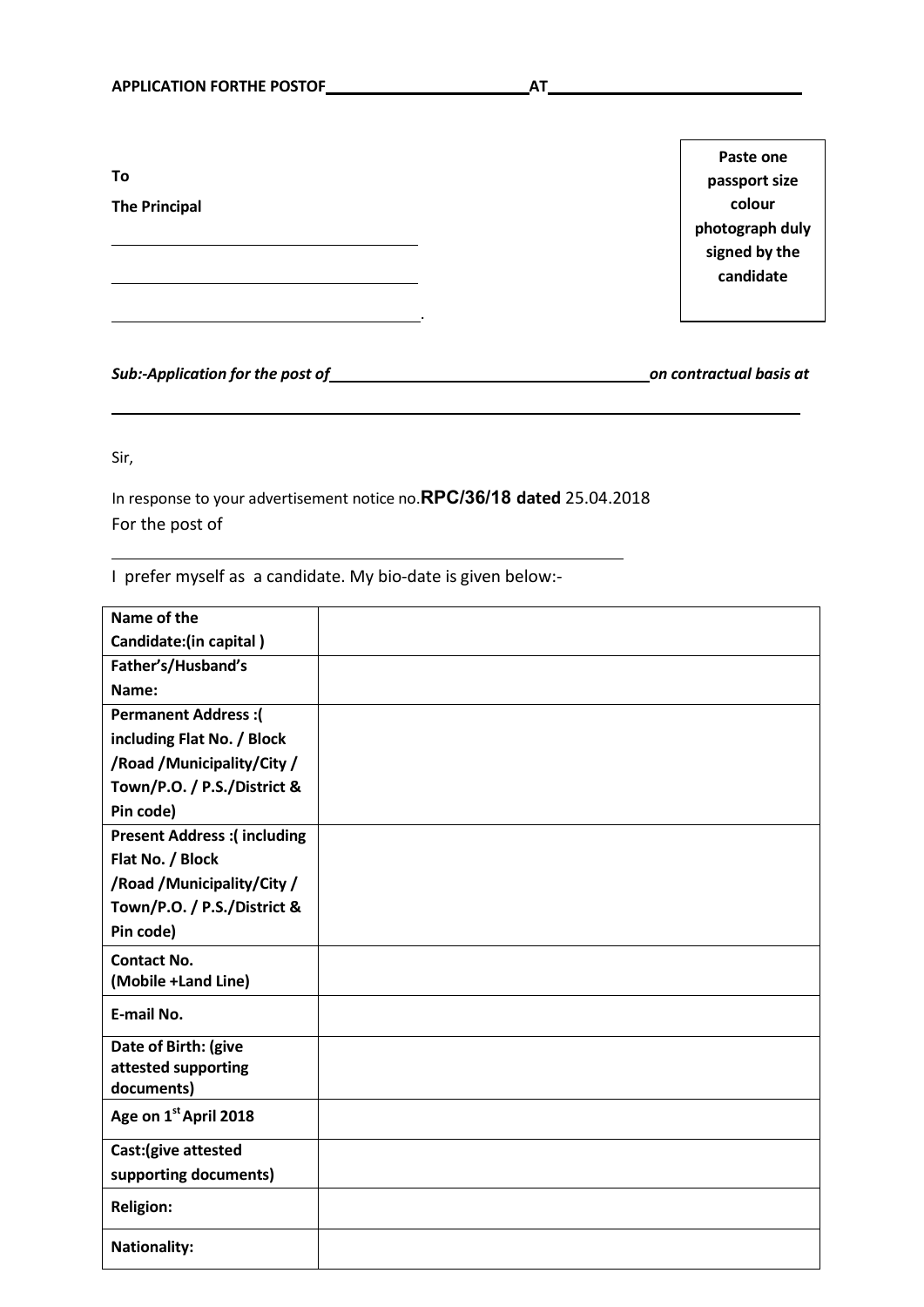| Photo Identity proof(give<br>attested supporting<br>documents)<br><b>Education Qualification:</b> (give attested supporting documents)<br>Percentage<br>Grade<br>Board/Un<br>Year of<br><b>Marks</b><br><b>Name of the Examination</b><br>of marks<br>/Division<br>iversity<br>obtained<br><b>Passing</b><br>(%)<br><b>Others Qualification: (give attested supporting documents)</b><br><b>Working Experience:</b> (give attested supporting documents)<br>Declaration: | Sex: |  |  |  |  |  |  |  |  |
|--------------------------------------------------------------------------------------------------------------------------------------------------------------------------------------------------------------------------------------------------------------------------------------------------------------------------------------------------------------------------------------------------------------------------------------------------------------------------|------|--|--|--|--|--|--|--|--|
|                                                                                                                                                                                                                                                                                                                                                                                                                                                                          |      |  |  |  |  |  |  |  |  |
|                                                                                                                                                                                                                                                                                                                                                                                                                                                                          |      |  |  |  |  |  |  |  |  |
|                                                                                                                                                                                                                                                                                                                                                                                                                                                                          |      |  |  |  |  |  |  |  |  |
|                                                                                                                                                                                                                                                                                                                                                                                                                                                                          |      |  |  |  |  |  |  |  |  |
|                                                                                                                                                                                                                                                                                                                                                                                                                                                                          |      |  |  |  |  |  |  |  |  |
|                                                                                                                                                                                                                                                                                                                                                                                                                                                                          |      |  |  |  |  |  |  |  |  |
|                                                                                                                                                                                                                                                                                                                                                                                                                                                                          |      |  |  |  |  |  |  |  |  |
|                                                                                                                                                                                                                                                                                                                                                                                                                                                                          |      |  |  |  |  |  |  |  |  |
|                                                                                                                                                                                                                                                                                                                                                                                                                                                                          |      |  |  |  |  |  |  |  |  |
|                                                                                                                                                                                                                                                                                                                                                                                                                                                                          |      |  |  |  |  |  |  |  |  |
|                                                                                                                                                                                                                                                                                                                                                                                                                                                                          |      |  |  |  |  |  |  |  |  |
|                                                                                                                                                                                                                                                                                                                                                                                                                                                                          |      |  |  |  |  |  |  |  |  |
|                                                                                                                                                                                                                                                                                                                                                                                                                                                                          |      |  |  |  |  |  |  |  |  |
|                                                                                                                                                                                                                                                                                                                                                                                                                                                                          |      |  |  |  |  |  |  |  |  |
|                                                                                                                                                                                                                                                                                                                                                                                                                                                                          |      |  |  |  |  |  |  |  |  |
|                                                                                                                                                                                                                                                                                                                                                                                                                                                                          |      |  |  |  |  |  |  |  |  |
|                                                                                                                                                                                                                                                                                                                                                                                                                                                                          |      |  |  |  |  |  |  |  |  |
|                                                                                                                                                                                                                                                                                                                                                                                                                                                                          |      |  |  |  |  |  |  |  |  |
|                                                                                                                                                                                                                                                                                                                                                                                                                                                                          |      |  |  |  |  |  |  |  |  |
|                                                                                                                                                                                                                                                                                                                                                                                                                                                                          |      |  |  |  |  |  |  |  |  |
|                                                                                                                                                                                                                                                                                                                                                                                                                                                                          |      |  |  |  |  |  |  |  |  |
|                                                                                                                                                                                                                                                                                                                                                                                                                                                                          |      |  |  |  |  |  |  |  |  |

I, here by declare that all statements made in this application are true, complete and correct to the best of my knowledge and belief and in the event of any information being found false, my candidature is liable to be cancelled. Further, I promise to produce all the original documents before the Competent Authority when called for.

Yours faithfully,

*Date:*

*Signature of the candidate*

*Place:*

*Enclosure:*